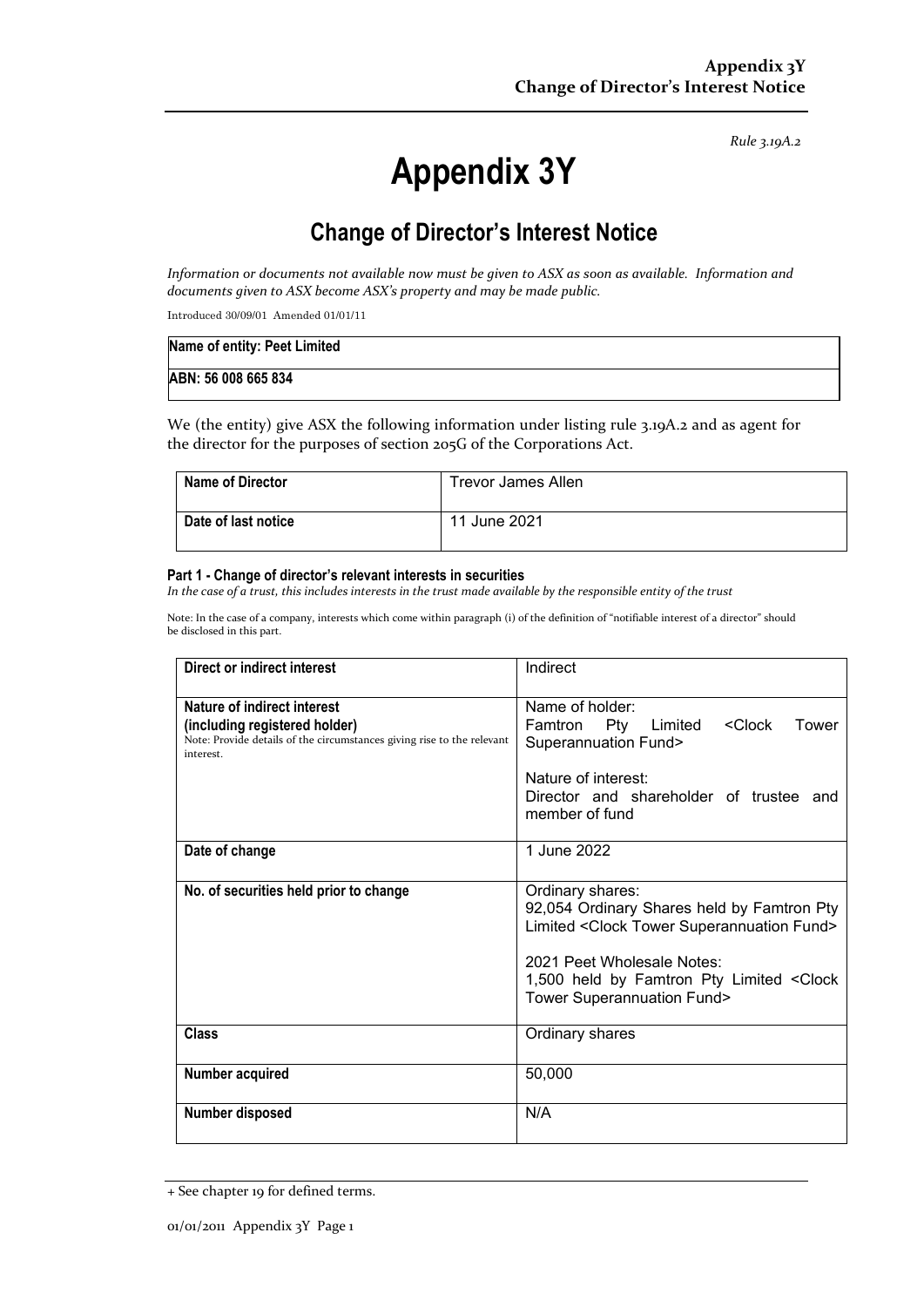| <b>Value/Consideration</b><br>Note: If consideration is non-cash, provide details and estimated<br>valuation                                                                | \$52,495.35                                                                                                                                                                                                                                            |
|-----------------------------------------------------------------------------------------------------------------------------------------------------------------------------|--------------------------------------------------------------------------------------------------------------------------------------------------------------------------------------------------------------------------------------------------------|
| No. of securities held after change                                                                                                                                         | Ordinary shares:<br>142,054 Ordinary Shares held by Famtron Pty<br>Limited <clock fund="" superannuation="" tower=""><br/>2021 Peet Wholesale Notes:<br/>1,500 held by Famtron Pty Limited &lt; Clock<br/><b>Tower Superannuation Fund&gt;</b></clock> |
| Nature of change<br>Example: on-market trade, off-market trade, exercise of options, issue<br>of securities under dividend reinvestment plan, participation in buy-<br>back | On-market acquisition                                                                                                                                                                                                                                  |

### **Part 2 – Change of director's interests in contracts**

Note: In the case of a company, interests which come within paragraph (ii) of the definition of "notifiable interest of a director" should be disclosed in this part.

| <b>Detail of contract</b>                                                                                                                                                   | N/A |
|-----------------------------------------------------------------------------------------------------------------------------------------------------------------------------|-----|
| Nature of interest                                                                                                                                                          | N/A |
| Name of registered holder<br>(if issued securities)                                                                                                                         | N/A |
| Date of change                                                                                                                                                              | N/A |
| No. and class of securities to which<br>interest related prior to change<br>Note: Details are only required for a contract in<br>relation to which the interest has changed | N/A |
| Interest acquired                                                                                                                                                           | N/A |
| Interest disposed                                                                                                                                                           | N/A |
| <b>Value/Consideration</b><br>Note: If consideration is non-cash, provide details<br>and an estimated valuation                                                             | N/A |
| Interest after change                                                                                                                                                       | N/A |

<sup>+</sup> See chapter 19 for defined terms.